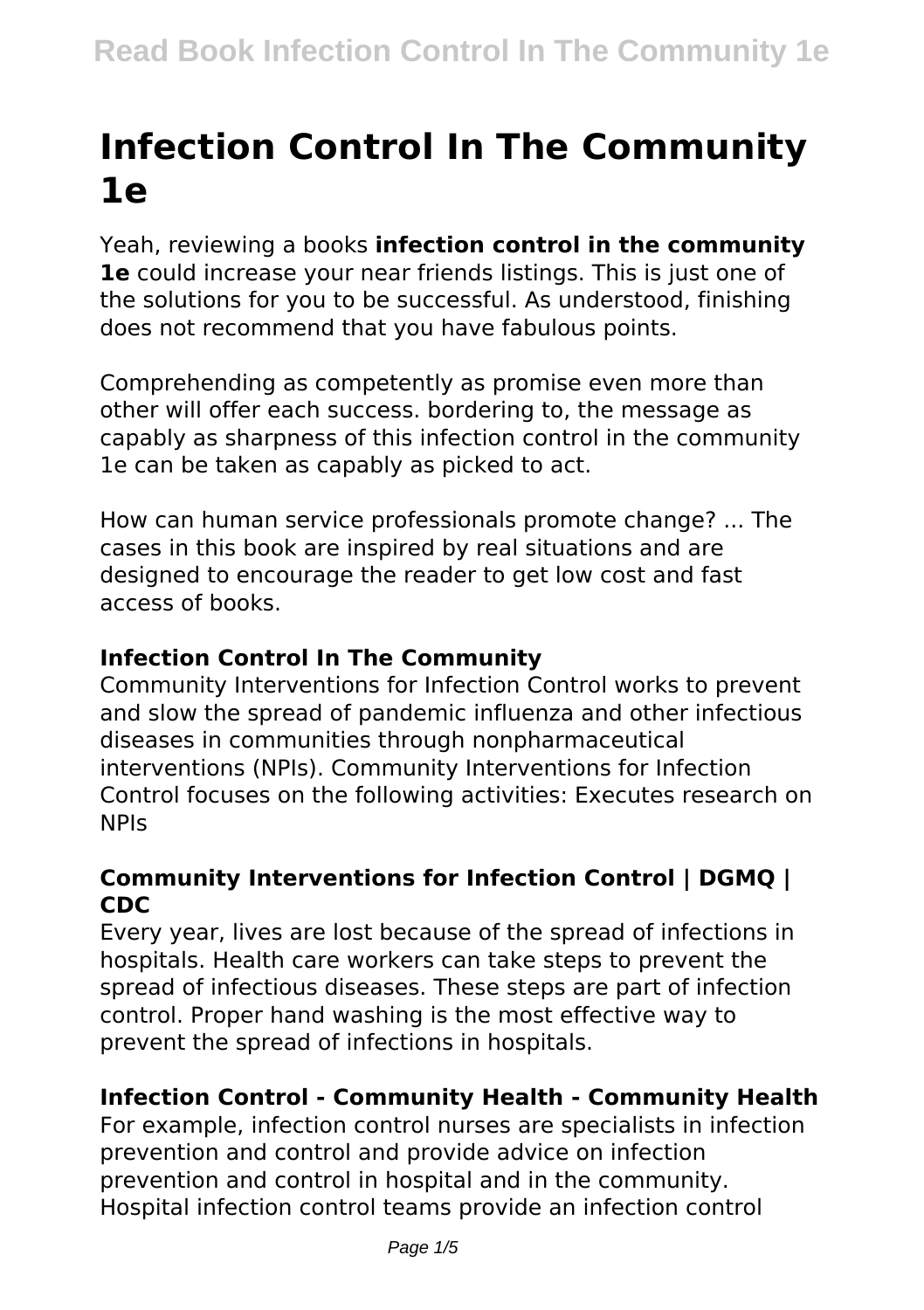service for the hospital, which can also include community hospitals.

#### **Infection prevention and control in the community | Nurse Key**

Weaving, P. (2007) Improving infection control in the community. Nursing Times; 103: 38, 42–45. Infections associated with healthcare are a major issue in patient safety. In 2004 the National Patient Safety Agency in England and Wales published Clean Hands Help to Save Lives (NPSA, 2004a), in which it proposed a strategy to reduce the risk of ...

#### **Focus: improving infection control in the community ...**

Infection control guidelines for community settings This document is intended for those giving care in all community settings including clients' homes. It will be relevant for all health and social care staff including district nurses, school nurses, health visitors, community midwives, practice nurses, community therapists, nursery nurses,

#### **Infection control guidelines for community settings**

Infection control prevents or stops the spread of infections in healthcare settings. This site includes an overview of how infections spread, ways to prevent the spread of infections, and more detailed recommendations by type of healthcare setting. COVID-19 Outbreak

#### **Infection Control | CDC**

Irena L. Kenneley, PhD, APRN-BC, assistant professor at the Frances Payne Bolton School of Nursing at Case Western Reserve University in Cleveland and member of the Association for Professionals in...

#### **10 Best Strategies for Infection Prevention and Control**

The following document is a summary guide of infection prevention recommendations for outpatient (ambulatory care) settings. The recommendations included in this document are not new but rather reflect existing evidence-based guidelines produced by the Centers for Disease Control and Prevention and the Healthcare Infection Control Practices Advisory Committee.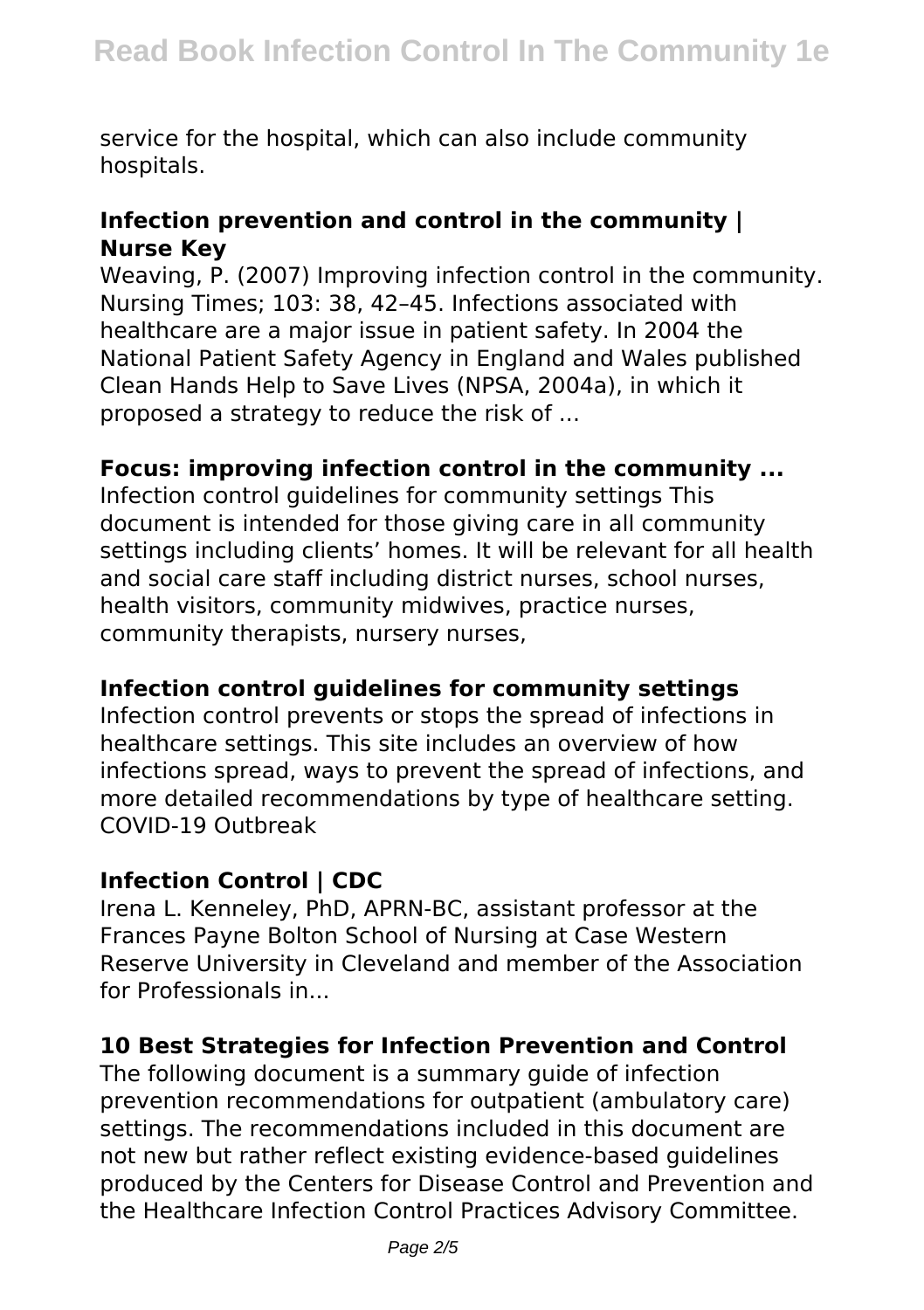#### **Guide to Infection Prevention for Outpatient Settings ...**

Infection prevention and control (IPC) is a scientific approach and practical solution designed to prevent harm caused by infection to patients and health workers. It is grounded in infectious diseases, epidemiology, social science and health system strengthening. IPC occupies a unique position in the field of patient safety and quality universal health coverage since it is relevant to health workers and patients at every single healthcare encounter.

#### **WHO | Infection prevention and control**

The TAP strategy is a method developed by the CDC to use data for action to prevent healthcare-associated infections. The TAP strategy targets healthcare facilities and specific units within facilities with a disproportionate burden of HAIs so that gaps in infection can be addressed.

#### **Tools for Healthcare Settings | Infection Control | CDC**

HIQA has developed specific national standards for community health and social care services in Ireland, which cover infection prevention and control and antimicrobial stewardship. The standards outline 20 standard statements and cover important areas such as communicating well with people who use community health or social care services, involving people in making decisions about their care, providing care in a clean and safe environment and prescribing antimicrobial medication in a safe ...

#### **National Standards for infection prevention and control in ...**

Rapid implementation and adherence to infection control measures proved essential for controlling transmission in healthcare settings. To assist healthcare facilities in controlling SARS-CoV transmission, CDC issued several infection control guidance documents that evolved with improved understanding of the virus and its modes of transmission. This Supplement consolidates, updates, and replaces the previous guidelines and provides new information to guide infection control practices for

...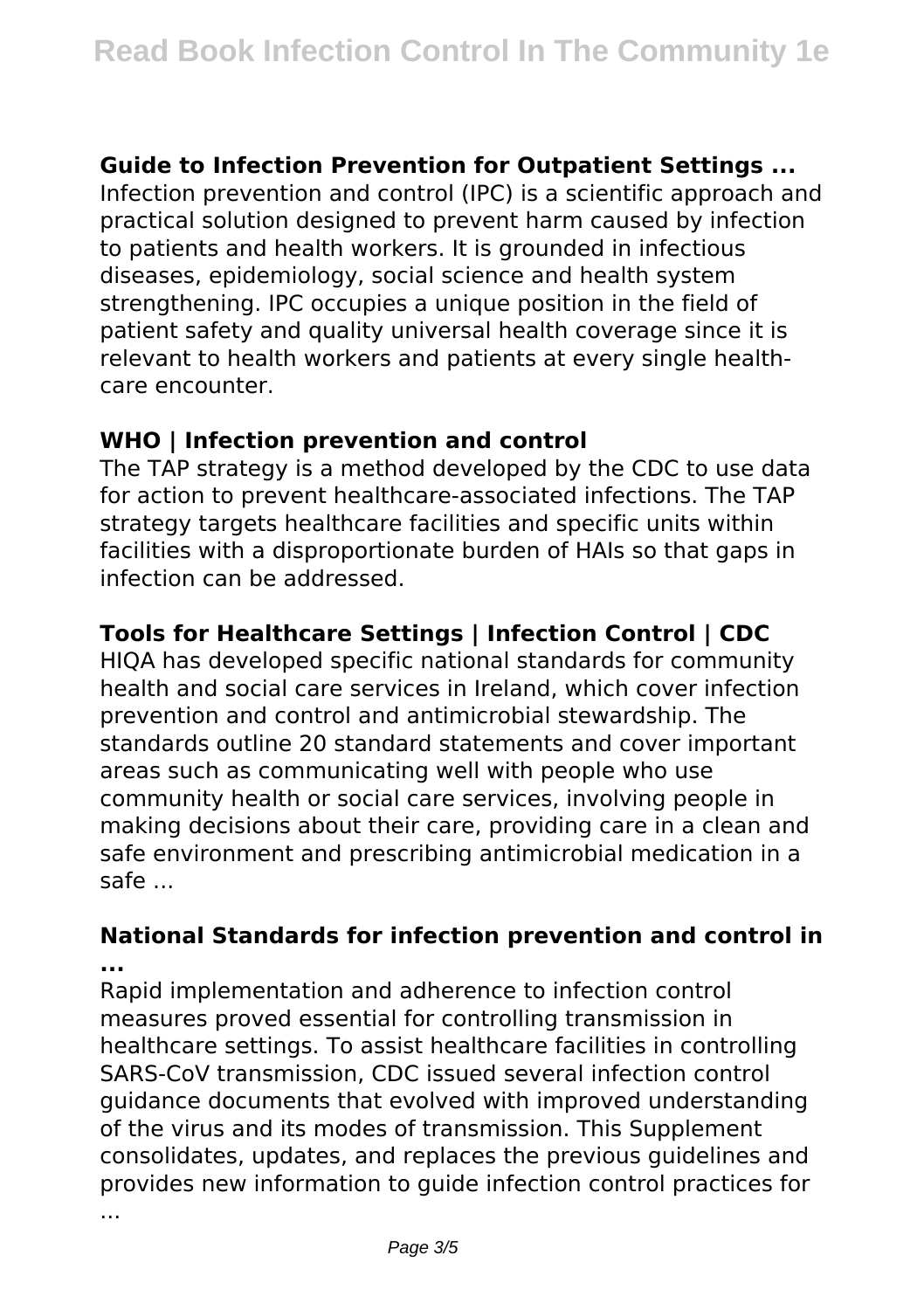## **SARS | Guidance | Infection Control | CDC**

This guidance outlines the infection prevention and control advice for health and social care providers involved in receiving, assessing and caring for patients who are a possible or confirmed case...

## **COVID-19: infection prevention and control (IPC) - GOV.UK**

Infection control – disposing of infectious waste. To dispose of infectious waste that has been contaminated with blood or other body fluids: Wear heavy duty gloves. Place waste in plastic bags marked 'infectious waste'. Dispose of waste in accordance with EPA guidance. Workplace infection control – handling contaminated sharps

## **Workplace safety - infection control - Better Health Channel**

Effective infection prevention and control (IPC) is the cornerstone for the delivery of safe, effective, high-quality health care. WHO's IPC Global Unit developed recommendations identifying the core components of effective IPC programmes, to help countries and health care facilities develop action plans to prevent current and future threats.

## **WHO | Infection prevention and control**

An infection control checklist or infection control assessment tool is used in healthcare facilities such as hospitals, clinics, and nursing homes to assess cleanliness, infection control practices, and compliance with hygiene standards.

## **Infection Control Checklists: Free Download | SafetyCulture**

"While overall responsibility for infection prevention and control and implementing the National Standards rests with senior management, everyone working in health and social care services has a responsibility to provide care and support that is in line with good infection prevention and control practices."

## **HIQA launches infection control training module for ...**